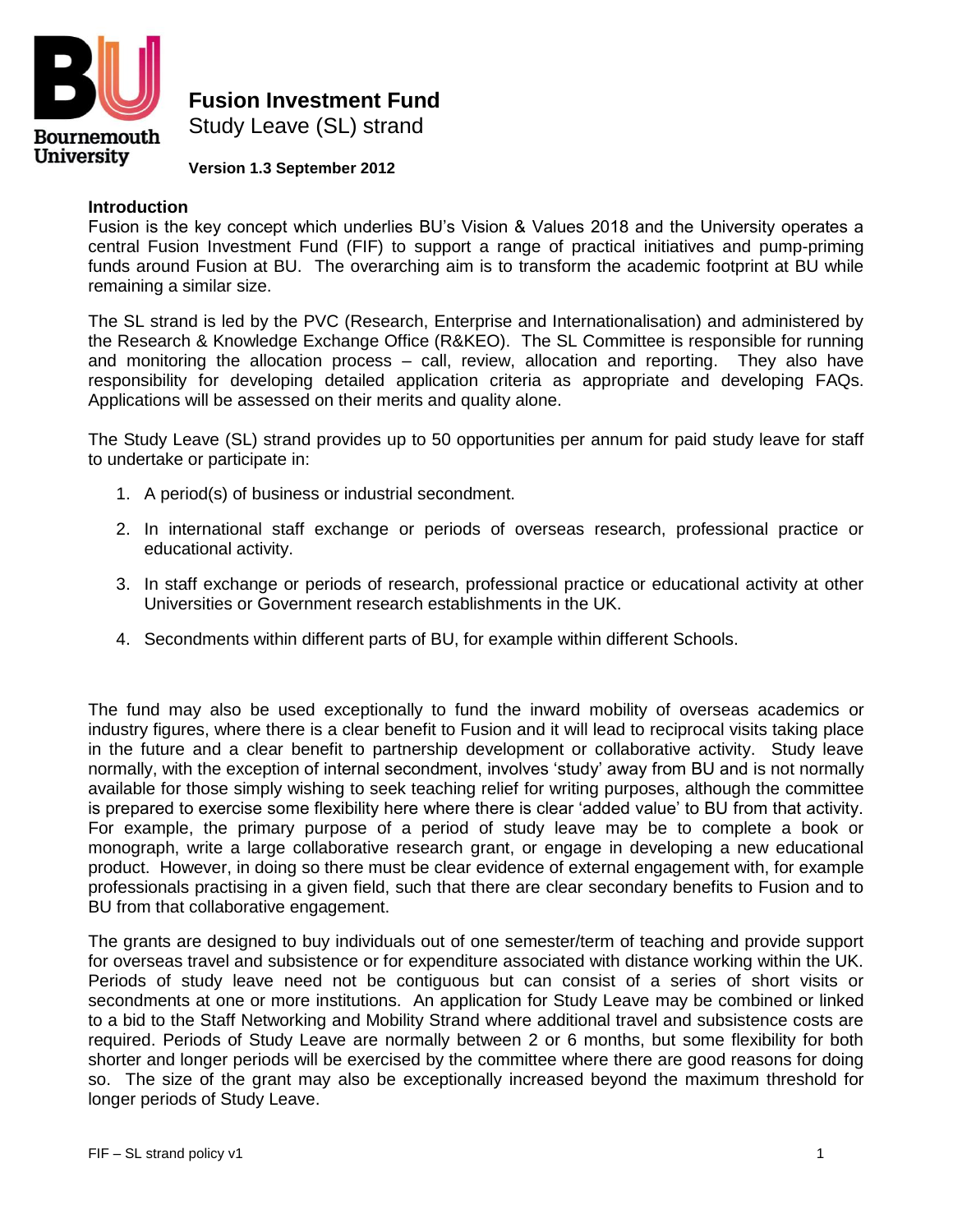The SL Committee who administers the fund would like to strongly encourage applications from:

- 1. Staff seeking personal development and promotion such as Early Career Academics, and staff in the final stages of completing doctorates. In the case of staff working on doctorates the committee is interested in supporting those staff who are close to completion and need a period of rest-bight from teaching to achieve submission, or to write the prime facie case or narrative around a PhD by publications. In all these cases the output during the period of Study Leave would normally be submission.
- 2. Staff wishing to develop their leadership capability through secondments within and beyond BU.
- 3. Staff wishing to maintain their Professional Practice, develop new skills, or staff wishing to refresh industrial/commercial awareness.
- 4. Staff wishing to dedicated blocks of time to a research or practice based development leading to a significant output such as a monograph, book or major research grant which demonstrates added value to Fusion and BU through external liaison.
- 5. Staff wishing to engage and collaborate with colleagues both with the UK and overseas via a series of short collaborative visits.
- 6. Staff who have just finished a period administrative duty such as Programme Coordinators or Framework Leaders and wish to rekindle or re-fresh their research, education or practice activity.

The normal cycle of applications is two per year – June and December – however the Committee recognises that opportunities arise at other times and is prepared to take out of cycle applications at any point during an academic year.

| <b>Eligibility</b>                   | Permanent academic members of staff at BU with a minimum of one year's                                                                                                                                                                                                                                                                                              |
|--------------------------------------|---------------------------------------------------------------------------------------------------------------------------------------------------------------------------------------------------------------------------------------------------------------------------------------------------------------------------------------------------------------------|
|                                      | service                                                                                                                                                                                                                                                                                                                                                             |
| <b>Project budgets</b>               | Awards made will be up to £15k                                                                                                                                                                                                                                                                                                                                      |
| <b>Project duration</b>              | Normally between 2 and 6 months<br>One term only (staff are not permitted to be absent for both Term 1 and Term<br>2) and study leave will normally be taken as a continuous period of absence.<br>The start date for a period of study leave must be agreed in advance and in<br>writing with the Dean and cannot be changed without their subsequent<br>approval. |
| <b>Retrospective</b><br>applications | No applications for retrospective funding will be considered                                                                                                                                                                                                                                                                                                        |
| <b>Permitted</b><br>expenditure      | Includes but not limited to: replacement teaching, travel and subsistence                                                                                                                                                                                                                                                                                           |
| <b>Payment of salary</b>             | Staff on study leave will continue to be paid as normal (this does not form part<br>of the grant)                                                                                                                                                                                                                                                                   |
| <b>Contact during</b><br>study leave | Staff on study leave must make every effort to remain in contact with their<br>Academic Group and if required be available to attend urgent or critical<br>meetings as requested by their line manager                                                                                                                                                              |

## **Key information about the SL strand**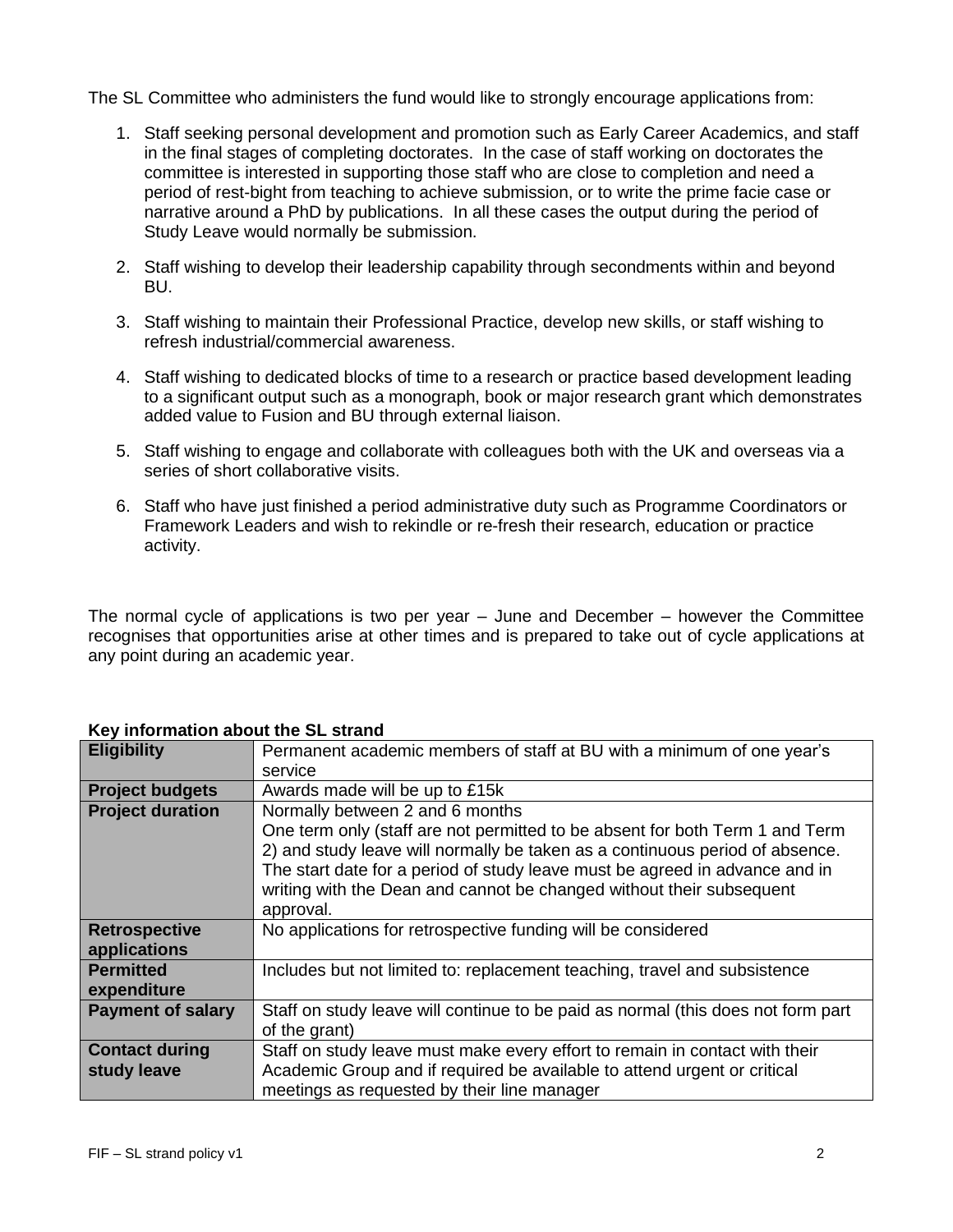| <b>Deadlines</b>               | 1 December and 1 June each year. Out of cycle applications are welcomed by<br>the Committee as appropriate and will normally be evaluated within 1 month of<br>submission.                                                                                                                                                                                                                                               |
|--------------------------------|--------------------------------------------------------------------------------------------------------------------------------------------------------------------------------------------------------------------------------------------------------------------------------------------------------------------------------------------------------------------------------------------------------------------------|
| How to apply                   | Staff applying should complete an online application form and include a copy of<br>their BU Academic CV, along with any supporting letters of invitation from host<br>institutions as appropriate. To email CV's and letters separately please use the<br>email address: FusionFund@bournemouth.ac.uk. You should make this clear<br>in your online application if you are doing this.                                   |
|                                | Following receipt of an application a confidential reference from the applicant's<br>line manager and Dean will be sought. The applicant will have the right to view<br>these references as part of the feedback process should they choose.<br>All applicants are strongly encouraged to speak to their line manager to discuss<br>their application in advance, for example during appraisals and regular<br>meetings. |
| <b>Assessment</b>              | Peer review panel: Matthew Bennett (Chair), Adele Ladkin, Stuart Allan,<br>Zulfigar Khan, Ann Hansford, Keith Hayman, Jane Murphy, Jim Andrews,<br>Deborah Sadd, Administrator: Sam Furr<br>Criteria: Quality of proposal, Project Viability, Contribution to Fusion, Impact /<br>Benefits to Stakeholders, Value to the Individual.                                                                                     |
| <b>Decisions</b>               | Within 1 calendar month of the deadline with oral feedback provided to<br>applicants if requested a member of the Professoriate                                                                                                                                                                                                                                                                                          |
| <b>Appeals</b>                 | Appeals must be made in writing to the DVC (Tim McIntyre-Bhatty) within 1<br>calendar month of a decision being made.                                                                                                                                                                                                                                                                                                    |
| <b>Financial</b><br>management | Payments will be made in accordance with current BU financial regulations.<br>RKE will set up an activity code for the project and the School will be<br>responsible for administering the expenditure using this code. Expenditure can<br>be carried forward between financial years providing this is agreed as part of<br>the award set up.                                                                           |
| <b>Reporting</b>               | Upon completion award-holders are required to produce a written report and a<br>video/pod cast for the BU website (support with the video/pod cast will be<br>provided). This must be submitted within 4 weeks of the end of a funded<br>project.<br>The outcomes from completed projects will be tracked for three years after the<br>end of the project.                                                               |